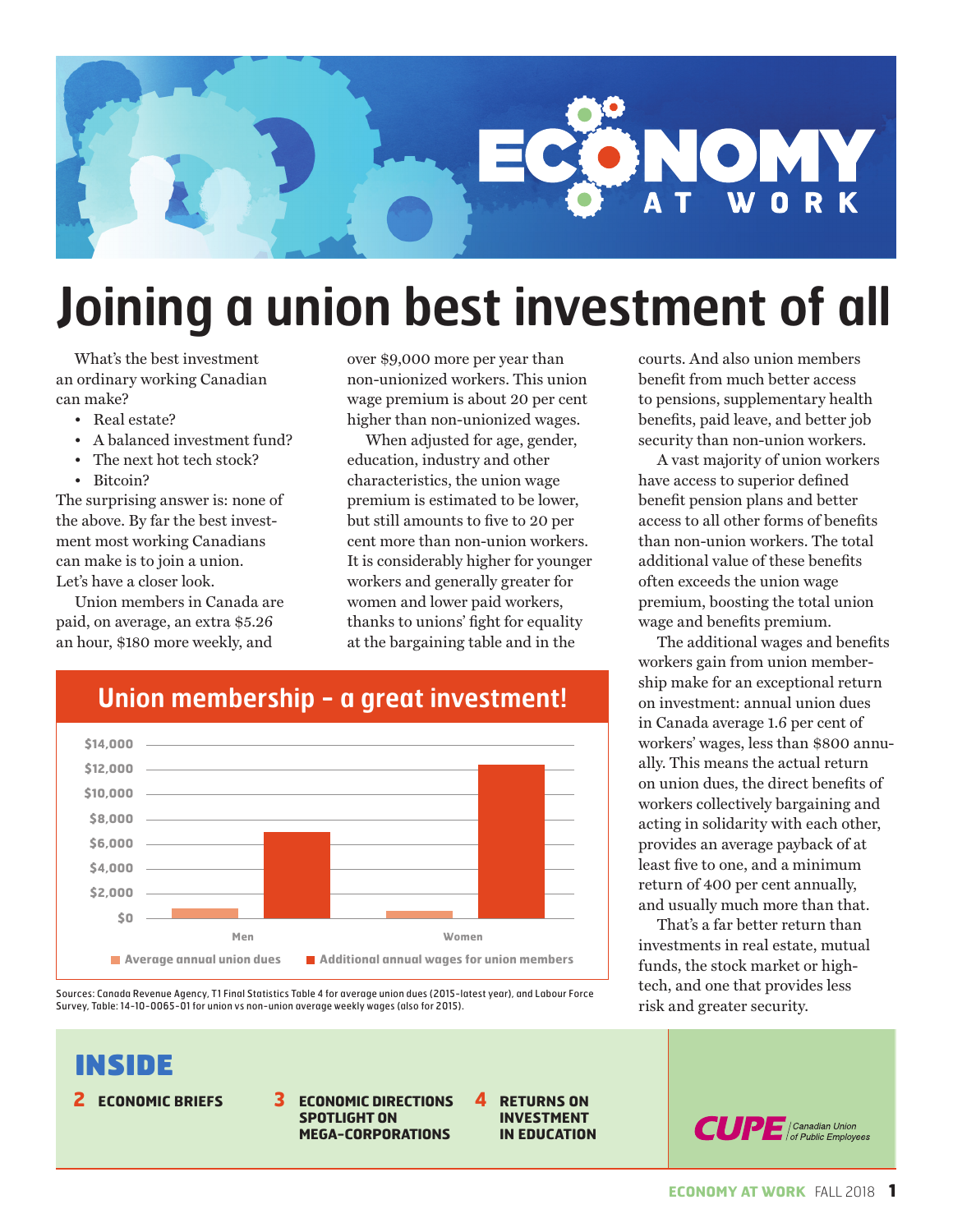## **ECONOMIC BRIEFS**

#### **Happiest places not richest or biggest**

The happiest places to live in Canada aren't the biggest or richest. According to a study of 1,200 neighbourhoods and communities across Canada, people in smaller and rural communities tend to be happier. Positive characteristics include greater wellbeing, equality, a sense of community belonging, lower commute times and affordable housing. Average incomes and unemployment rates had little impact.

The happiest communities in Canada? Neebing, ON (pop 2,055), Hope, BC (pop 6,181) and Souris, PEI (pop 1,173), while people living in the big cities of Vancouver and Toronto have lower average life satisfaction although Montrealers are slightly happier than the Canadian average. Some large city neighbourhoods are among the happiest in Canada, but those in suburban high-commuting or very dense downtown neighbourhoods are distinctly less happy.

According to the World Happiness Report, Canadians are the 7th happiest people in the world, with Nordic countries such as Norway, Finland and Denmark consistently at the top.



#### **CCPA wealth study and OECD distribution of wealth**

Most people are aware that income inequality has gotten worse, with the top one per cent taking more than 11 per cent of total incomes. However as bad as income inequality is, wealth inequality is even worse.

Recent statistics from the Organisation for Economic Co-operation and Development (OECD) show that Canada's wealthiest 10 per cent own more than 50 per cent of all the household wealth in Canada while our bottom 60 per cent own just 12 per cent.

As the Canadian Centre for Policy Alternatives recently reported,

Canada's wealthiest 87 families have an average net worth of \$3 billion each, twice as much as in 1999 and equal to the net wealth of 12 million Canadians. The reality is likely even worse: an estimated \$300 billion are hidden in tax havens by wealthy Canadians.

#### **Work less, produce more**

A New Zealand company, Perpetual Guardian, experimented with a four-day work week and no reduction in pay or benefits and found it was a resounding success.

Workers were getting overstretched with home, family and work commitments, and workplace productivity was declining. Moving to a four-day work week and giving workers more control over their work enabled employees to better deal with life and home commitments, and better focus on their jobs during working hours, resulting in greater employee productivity, improved work-life balance, and reduced stress. Countries with lower average work weeks—such as Norway, Denmark and Finland rank higher in the world happiness rankings. Seven in 10 Canadians say they'd like to work four days a week even if it means they'd have to work longer hours on those four days.

Economy at Work is published four times a year by the Canadian Union of Public Employees to provide workers and their representatives with accessible information and analysis of relevant economic developments and to assist in bargaining.

Find Economy at Work online at **cupe.ca/economyatwork** with links to relevant materials.

An email edition of Economy at Work is available. Subscribe at **cupe.ca/subscribe**.

All content written by Toby Sanger unless otherwise indicated. Edited by Karl Bélanger. Proofing by Rose de Tourris, Valérie Menard and Manon Lajoie. Layout by Sarah Walker. Please email **tsanger@cupe.ca** with corrections, questions, suggestions, or contributions.



 $\blacktriangleleft$  (a)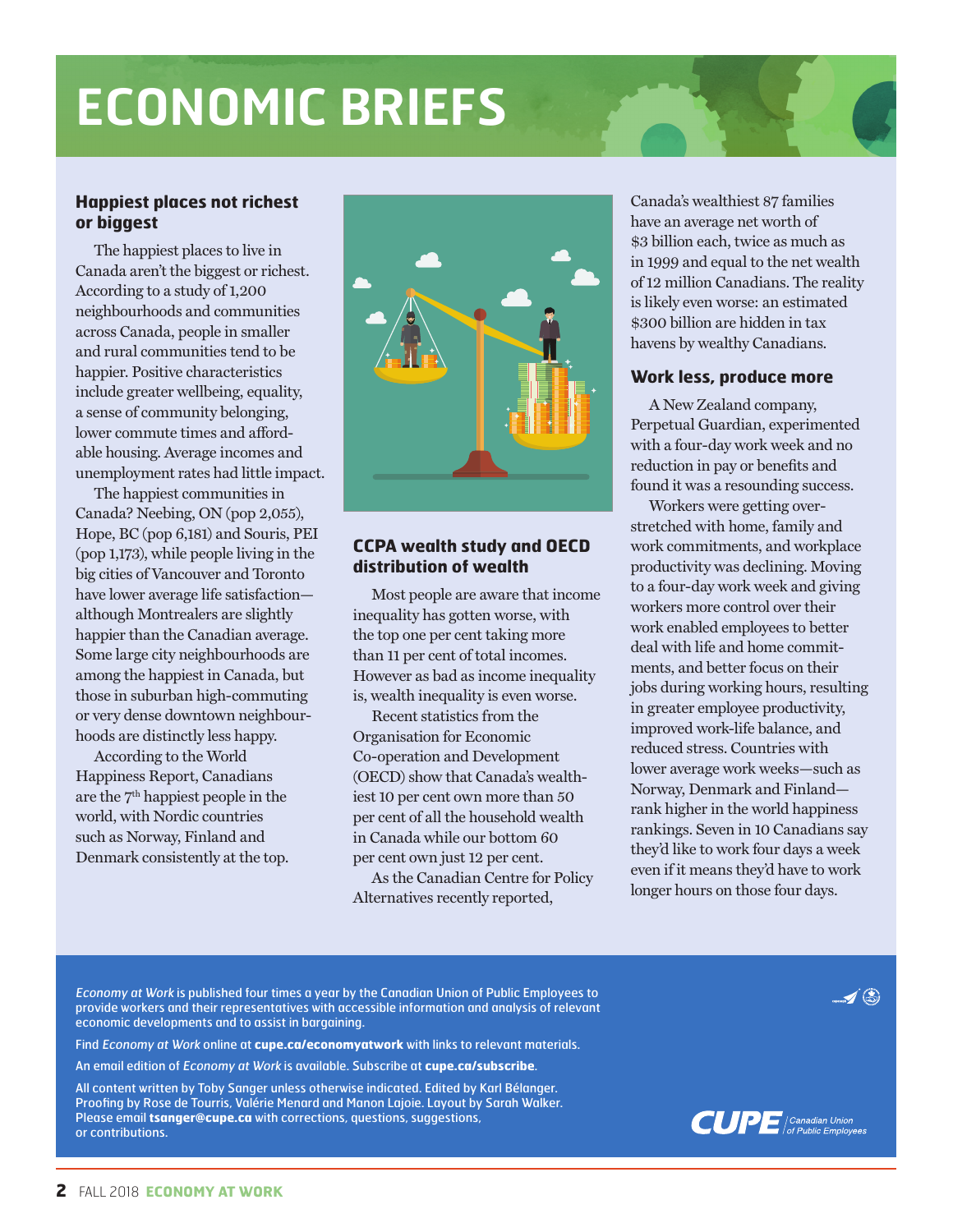

### ECONOMIC DIRECTIONS Latest economic trends at a glance

| <b>Economic</b><br>growth | Canada's economy is expected to grow by at least 2.0 per cent in 2018<br>and taper down to 1.8 per cent in 2019. While Trump's trade wars could<br>have a much larger impact going forward, Canada's economic growth has<br>been stronger than expected this year, thanks to stronger employment<br>and wage growth. |
|---------------------------|----------------------------------------------------------------------------------------------------------------------------------------------------------------------------------------------------------------------------------------------------------------------------------------------------------------------|
| <b>Jobs</b>               | The number of jobs in Canada is expected to increase by 1.2 per cent this<br>year and by 0.9 per cent in 2019. The jobless rate is expected to average<br>5.8 per cent in both years.                                                                                                                                |
| <b>Wages</b>              | Base wage increases in major collective agreements are moving up<br>following a dismal average of just 0.8 per cent in the first quarter and now<br>average 1.3 per cent for the year. However, this remains below inflation<br>and below economy-wide increases in hourly wages.                                    |
| <b>Inflation</b>          | Consumer price inflation accelerated to 3.0 per cent in July due to rising<br>fuel prices and is expected to average 2.4 per cent this year and 2.2 per<br>cent in 2019, with a soft dollar and tariffs keeping prices up.                                                                                           |
| <b>Interest</b><br>rates  | The Bank of Canada has already hiked its key lending rate three times since<br>last summer, bringing it up to 1.5 per cent. Another hike is expected, partly<br>so the Bank has more leeway to cut rates if needed in the future.                                                                                    |
|                           |                                                                                                                                                                                                                                                                                                                      |

## SPOTLIGHT ON MEGA-CORPORATIONS

An increasing number of mainstream economists are taking notice of the problems of growing megacorporations, the negative impact they're having on the economy, and how the decline in union power is leading to lower wage growth.

Today's corporate growth can be traced in part back to the rise of the right in the 1980s. Politicians like Reagan, Thatcher, and Mulroney not only attacked union and worker rights, they also worked to expand the power of corporations through deregulation, free-trade agreements, "property rights," regressive tax measures, and the weakening of anti-monopoly and anti-competition rules. Since then, we've seen a decline in unionization and the massive expansion and growing concentration of corporate power.

This year, two of the largest corporations passed significant thresholds: Apple reached a stock market valuation of US \$1 trillion and Walmart's annual revenues exceeded US \$500 million more than the annual GDP of all but two dozen nations in the world. As recently as three years ago, the OECD lauded how much more productive these large firms were and that others should emulate them, but there is a different perspective and attitude now.

Corporations in advanced economies like the US and Canada have increased their average markup ratios (the difference between their selling price and cost) by almost 39 per cent since 1980. This has been led by mega-corporations that have become even larger and more dominant in their sectors at the expense of small and medium-sized businesses, achieving virtual monopoly status. And when industries become dominated by these giant corporations, investment and innovation declines. These corporations have also excelled

at using tax havens to reduce their tax bills, giving them even further advantages over domestic rivals.

It's all blatantly unfair, but so far most governments have pandered to these mega-corporations, which include Facebook, Apple, Google, Walmart and Amazon—and competed with each other to offer them incentives.

As corporate markups have increased, labour's share has declined. In Europe, other research has identified declining union power as the major cause of lower wage increases and labour's shrinking share of the economic pie.

There is finally greater recognition that increased corporate concentration and power and weakened union power have not only had negative social consequences, but also negative economic impact. We need to hold our politicians accountable, and make sure they stand up for workers and smaller businesses.